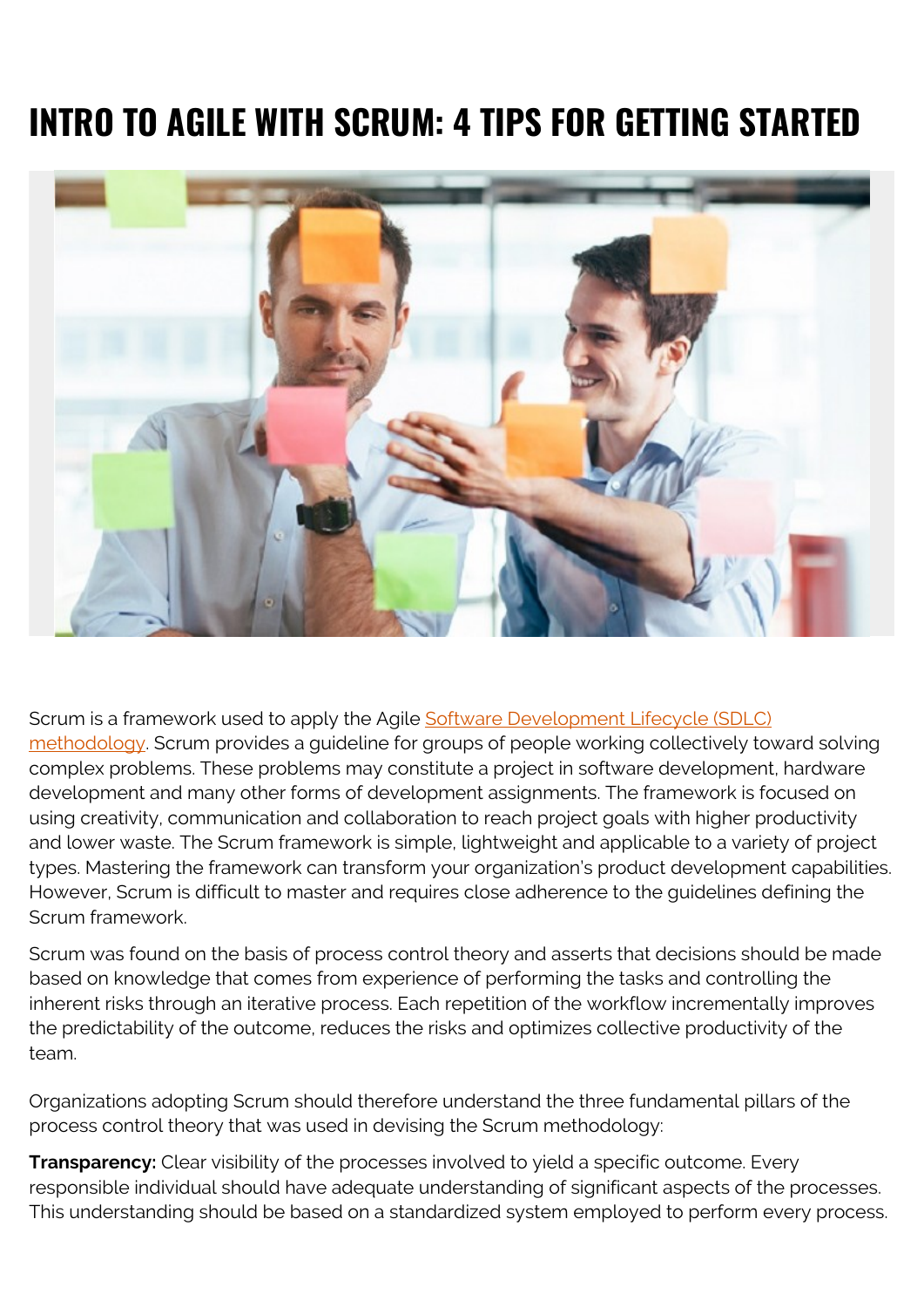For instance, team members communicating in the same language, same definition of the timeline and intended outcome.

**Inspection:** Evaluate the progress of the iterative processes to identify undesirable variance from pre-defined or intended goals. The inspections can be carried out by skilled individuals who may not be a part of the project team, at a frequency that doesn't interrupt regular project progress.

**Adaptation:** If the inspection identifies changes that are necessary to reduce the undesirable variances, then the process should be adaptable to accommodate the required changes. The adaptation should be streamlined, performed soon after identification of the requirement and yet not disrupt the entire project management plan.

With this strategy into consideration, the following four tips can help you get started with Scrum framework implementation for your project management goals:

### **1. Know Your Scrum**

Scrum is not just about having a daily meeting over the project progress. The individuals involved in the team must develop adequate knowledge of Scrum, understand the roles, events and artifacts constituting the framework. If only a few individuals from the team have actually read Scrum guidelines, the rest of the team should be trained on the methodologies and best practices employed for the unique project management application. To help develop a general understanding, the Scrum framework is condensed as follows:

- A prioritized wish list of the task is created known as Product Backlog.
- A piece of this task list is selected and executed as part of a Sprint Backlog.
- The team aims to complete the task in a specific time window while accounting for the progress in regular daily meetings.
- The goal of this Sprint is to ensure that a tangible, shippable development feature or product is to be released.
- Once completed, the team reviews the progress, identifies the variances, adapts the process to accommodate the necessary changes and applies the sprint to the next Product Backlog item.
- This process is repeated until the larger project goal is achieved, such as developing the entire product within the intended deadline and budgetary conditions.

## **2. Understand Roles and Team Development**

There are several ways to develop a team and the reasons for team member selection should align with the goals and requirements of the Scrum framework. Small organizations may have limited options for team selection whereas large enterprises may have several competencies and skills available to contribute toward those goals. Known team building models such as the [Tuckman](https://en.wikipedia.org/wiki/Tuckman%27s_stages_of_group_development) [model](https://en.wikipedia.org/wiki/Tuckman%27s_stages_of_group_development) can be used to start a successful new Scrum Team. The model involves the following stages to help achieve this goal:

- Forming: Understanding the purpose, opportunities and challenges associated with the group development.
- Storming: Learning about each other, expressing opinions and possibly leading to conflicts and differences.
- Norming: resolving the co-operation issues and gaining the ambition of working toward the